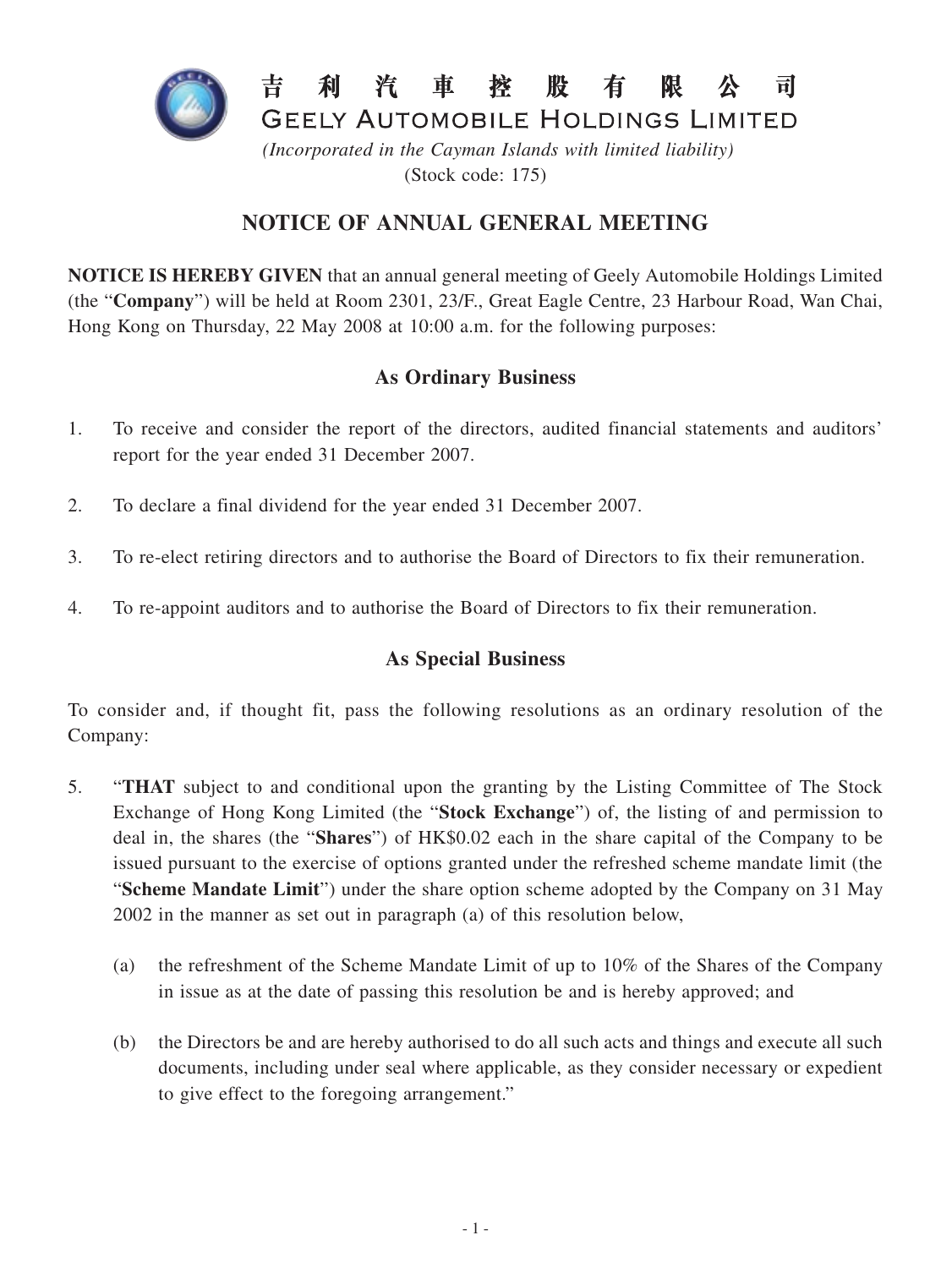# 6. "**THAT**:

- (a) subject to paragraph (c) below, the exercise by the directors of the Company during the Relevant Period (as hereinafter defined) of all the powers of the Company to repurchase issued shares of HK\$0.02 each in the capital of the Company, subject to and in accordance with all applicable laws and the requirements of the Rules Governing the Listing of Securities on The Stock Exchange of Hong Kong Limited as amended from time to time, be and is hereby generally and unconditionally approved;
- (b) the approval in paragraph (a) shall be in addition to any other authorisation given to the directors of the Company and shall authorise the directors on behalf of the Company during the Relevant Period to procure the Company to repurchase its shares at a price determined by the directors;
- (c) the aggregate nominal amount of issued shares of the Company which may be repurchased by the Company pursuant to the approval in paragraph (a) shall not exceed 10 % of the aggregate nominal amount of the share capital of the Company in issue as at the date of passing of this resolution and the said approval shall be limited accordingly; and
- (d) for the purposes of this resolution:

"**Relevant Period**" means the period from the passing of this resolution until whichever is the earliest of:

- (i) the conclusion of the next annual general meeting of the Company;
- (ii) the expiration of the period within which the next annual general meeting of the Company is required by any applicable laws or the Company's Articles of Association to be held; or
- (iii) the date upon which the authority set out in this resolution is revoked or varied by ordinary resolution of the shareholders in general meeting.

### 7. "**THAT**:

(a) subject to paragraph (c) below, the exercise by the directors of the Company during the Relevant Period of all the powers of the Company to allot, issue and deal with additional shares in the capital of the Company and to make or grant offers, agreements, options and rights of exchange or conversion which would or might require the exercise of such powers be and is hereby generally and unconditionally approved;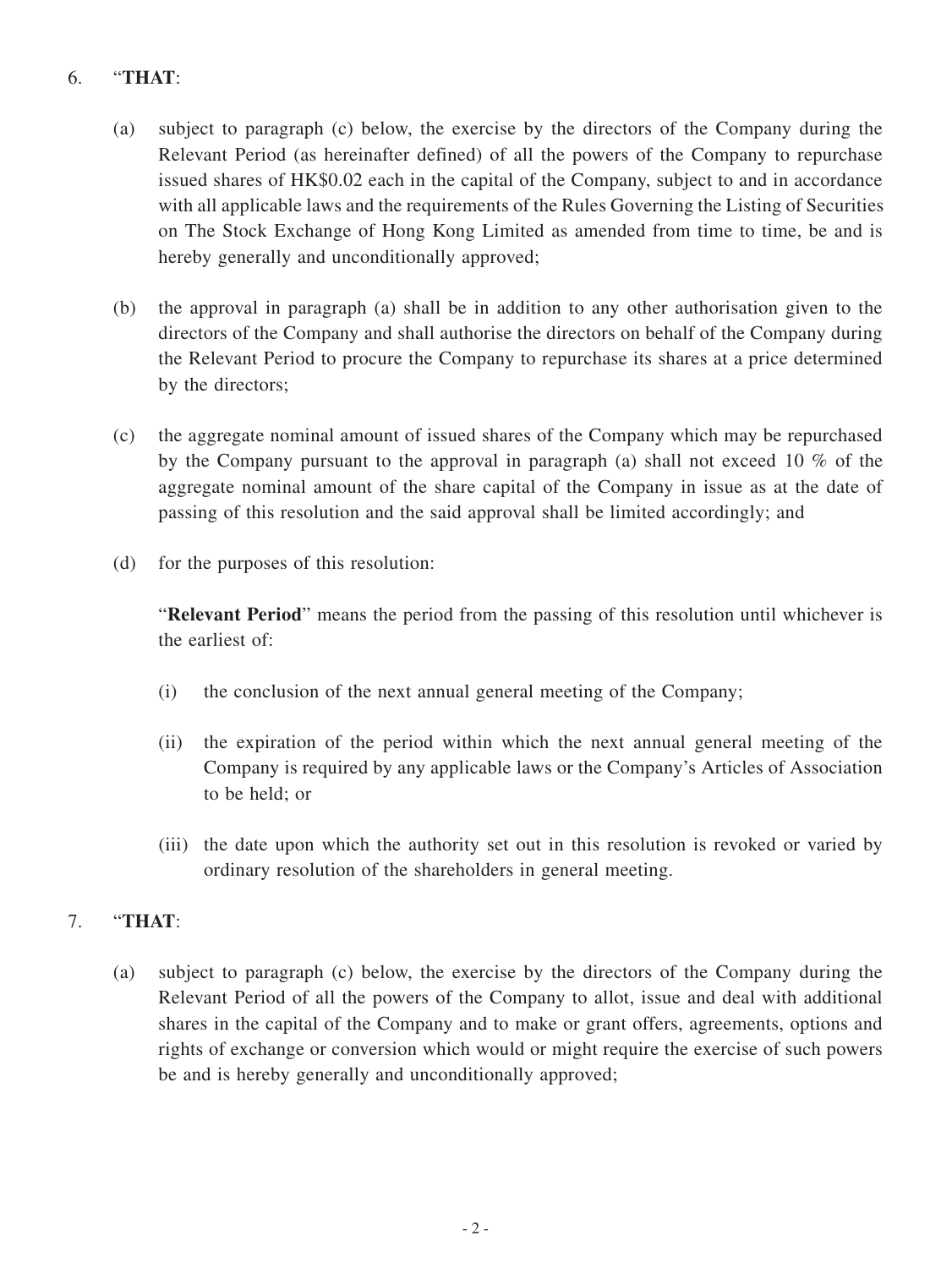- (b) the approval in paragraph (a) shall be in addition to any other authorisation given to the directors of the Company and shall authorise the directors of the Company during the Relevant Period to make or grant offers, agreements, options and rights of exchange or conversion which would or might require the exercise of such powers after the end of the Relevant Period;
- (c) the aggregate nominal amount of share capital allotted or agreed conditionally or unconditionally to be allotted (whether pursuant to an option or otherwise) and issued by the directors of the Company pursuant to the approval granted in paragraph (a) of this resolution, otherwise than pursuant to (i) a Rights Issue (as hereinafter defined); or (ii) the exercise of or the grant of any option under any share option scheme of the Company or similar arrangement for the time being adopted for the issue or grant to officers and/or employees of the Company and/or any of its subsidiaries of shares or options to subscribe for or rights to acquire shares of the Company; or (iii) any scrip dividend or similar arrangement providing for the allotment of shares in lieu of the whole or part of a dividend on shares of the Company in accordance with the Articles of Association of the Company from time to time, shall not exceed 20% of the aggregate nominal amount of the issued share capital of the Company as at the date of passing of this resolution and the said approval shall be limited accordingly; and
- (d) for the purposes of this resolution:

"**Relevant Period**" shall have the same meaning as that ascribed to it under resolution no. 6 as set out in the notice convening the meeting of which this resolution forms part; and

"**Rights Issue**" means an offer of shares open for a period fixed by the directors of the Company to holders of shares on the register on a fixed record date in proportion to their then holdings of such shares (subject to such exclusions or other arrangements as the directors of the Company may deem necessary or expedient in relation to fractional entitlements, or having regard to any restrictions or obligations under the laws of any relevant jurisdiction, or the requirements of any recognised regulatory body or any stock exchange, in any territory outside Hong Kong)."